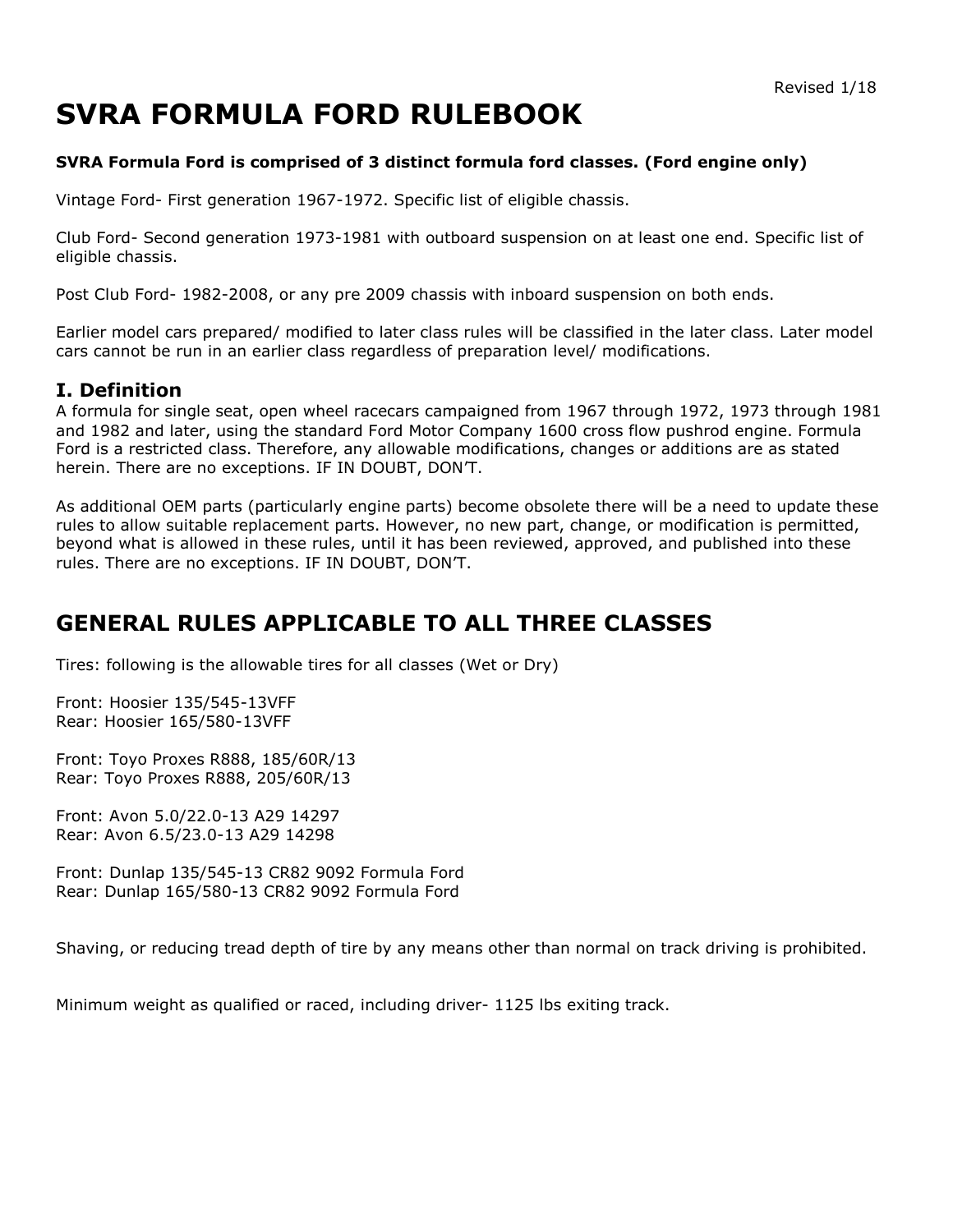# **VINTAGE FORMULA FORD REGULATIONS**

**I. Definition-** Eligible cars are basically the first generation Formula Ford (Vintage Formula Ford) cars generally fitted with front radiators, outboard suspension and brakes.

The following commercially constructed cars are eligible. Any chassis not listed must petition for eligibility before being included.

**Alexis 14 (1968) 15 (1969) 18 (1970) 18B (1971) 22 (1972) Beach MKII (1969-70) Bobsy (1969) Bowin P4/P4A (1969-71) P6 (1972) Caldwell D9 (1969) D9B (1970-71) Crossle 16F (1968-69) 20F (1971-72) Dulon LD4 (1967) LD4B (1968) LD4C (1969) LD9 (1970-72) Elden PH6 (1969) PH8 (1970-72) PH10 (1972) Elfin 600 (1969-72) Forsgrini MK12 (1968-69) Ginetta G18 (1969-70) G18B (1971) Hawke DL2 (1969) DL2A (1970) DL2B (1971) DL9 (1972) DL9A (1972) Ladybird MK8 (1968) MK9 (1969) Legrand MK10 (1969-72) Lola T200 (1970) T202 (1971) T204 (1972) Lotus 51 (1967) 51B (1968) 51C (1969) 61M (1970-72) 61MX (1972) 69 (1971-72) Macon MR7B (1969) MR8 (1969-70) MR8B (1971) March 709 (1970) 719 (1971) 729 (1972) Mallock U2 MK9 (1969-70) U2MK9B (1971) U2MK9DD (1969-71) Mcnamara FFA (1970) Merlyn MK11 (1968) MK11A (1969) MK17 (1970) MK17A (1971) MK20 (1971) MK20A (1972) Mirage MK5 (1970) Mistrale (1969-70) Nike MK4 (1968-69) MK6 (1970) MK10 (1971-72) Royale RP2 (1969) RP3 (1970) RP3A (1971-72) RP16 (1972) Tecno FF (1970) Titan MK4 (1969) MK5 (1969) MK6 (1970) MK6A (1971) MK6B (1972) MK6C (1973) Winkleman WDF1 (1969) WDF2 (1970) WDF3 (1971) WDF4 (1972)**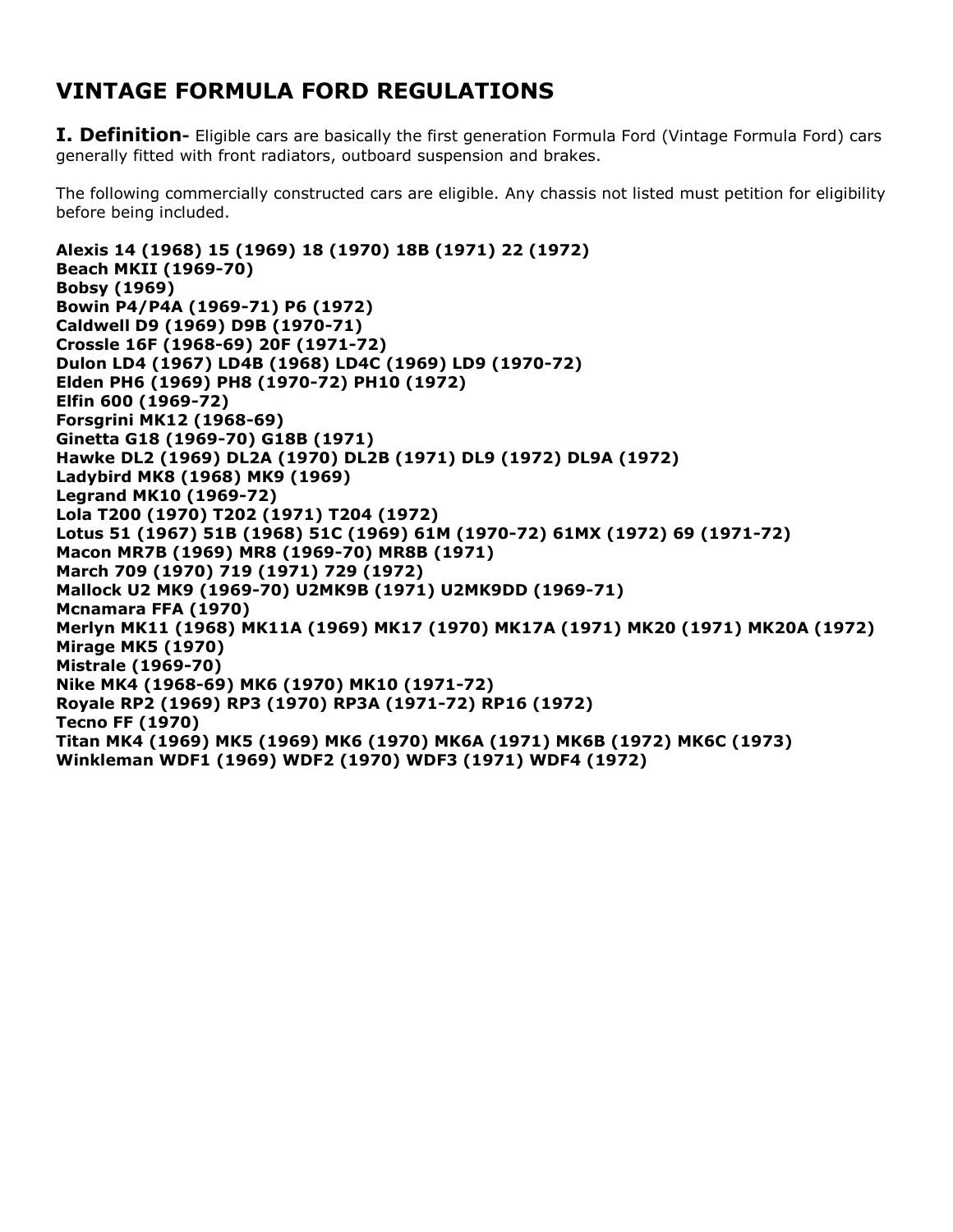# **CLUB FORMULA FORD REGULATIONS**

# **I. Definition**

Eligible cars are basically the  $2^{nd}$  generation formula ford (club ford) cars campaigned in 1973 through 1981. These are 1981 or older "second generation" designs with outboard suspension (shocks) on at least one chassis end. (Note: 1981 and 1982 Chassis' with outboard suspension on at least one end may petition for eligibility.)

The following commercially constructed cars with outboard suspension on at least one end are eligible. Any chassis not listed must petition for eligibility before being included.

```
Alexis – MK23/24/24B
ADF – through 1981
Caldwell – DL15FF (also a few were made as DL9 in 1975)
Crossle – 25F/30F/32F/35F/40F/45F 
Dulon – MP15/17/19/21
Eagle – (Dan Gurney) – DGF
Elden – PRH10/17/19/20/24
Elfin – 620
Getem GBB 77/78
Hawke – DL11/12/15/17/19 
Hermes – 16/79, 16/80
Huron – FP2
HR2760
Image – FF2/2B/3/4/5
Javelin – JL2/JL5
Legrand – MK13/13B/21/27
Lola – T340/T342/T440/T540
Merlyn – MK24/25/28/29/30/MK-31
PRS – RH01/RH02, 
MRE- 73F/74F/75F
Nike- Mk10B/10C
Ray- FF(73-81)
Reynard – 73F/76F/77F/78F
Rostron – RT 77/78
Royale– RP-21/24/26/29/31(1982)
Sark 2
Sparton – FF78
Titan – MK8/9
Tiga – FF75F/76F
Van Diemen – FA 73/74/76/77/78/79/80/81
Viking – NONE – 1st prototypes 1979 but 1st customer car delivered in 1982
Winkelman/Palliser/Nomad/Koneig Heath– KHF/1 (WDF4), KHF/2 (WDF5/WDF6)
Zink/Citation – Z-10, Z-16 
Zues – ZR1 (1981)
```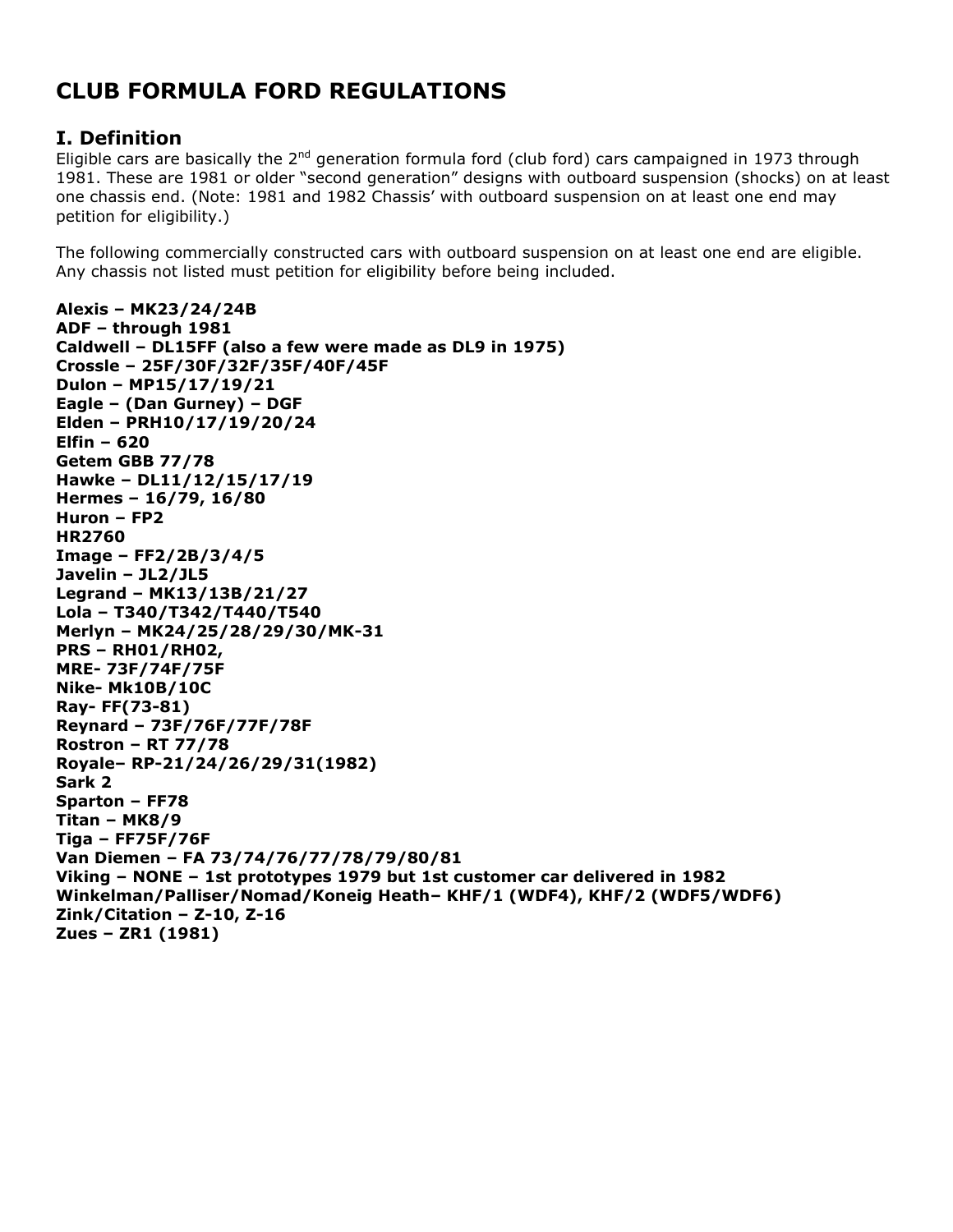# **Applicable to both Vintage and Club ford classes, except as noted.**

#### **II. Engine- Per Mod Ford engine rules Section D1 and D2 (Ref 2009 SCCA GCR) except as noted.**

**M. Carburetor** (allow use of any of the 4 carburetors listed on either engine) Weber 32DFM, 32DFD, 32/36DGV, Holley 5200 Venturi diameter: Primary- 26mm, Secondary- 27mm

Permitted modifications: (Per Section D1, m)

**III Transmission-** per section D3

**IV Final Drive-** per section D4

**V. Clutch-** per section D5

#### **VI. Chassis-**

The chassis shall be of tubular steel construction with no stress bearing panels except the undertray, front bulkhead, and aft bulkhead/ firewall. A stress-bearing panel is a panel that is riveted with less than 6" rivet spacing, bonded, or welded between chassis tubes or bulkheads. The curvature of the undertray shall not exceed one inch. The tubes may transport liquid (oil or water). The addition of external tubes to carry water and oil is allowable. Monocoque construction and the use of honeycomb and composite (carbon fiber, kevlar, etc) materials are prohibited.

#### **The addition of safety related tubing and panels per section D6, D12 (side impact bars, roll hoops and braces, etc) is allowed but not required for vintage and club ford classes.**

# **VII. Body-**

**Vintage Ford-** Body work must be run as originally fitted or as modified in period (pre 1973). No part of the frame or body shall project beyond a plane connecting the vertical centerlines of the front and rear tires. No skid plate shall extend beyond the bodywork, acting as a "down force device" or air splitter. The driver's seat must be capable of being entered without the removal or manipulation of any part or panel. Wings (airfoils) are prohibited. Rear spoilers in the form of raised surfaces, continuous with the body surface, and not wider than the body surface are allowable if fitted in period. Advanced composite (carbon fiber, kevlar, etc) materials are prohibited. The use of alternate bodywork is prohibited unless documentation of use in period can be verified.

**Club Ford-** Per section D12, not D7

# **IIX. Suspension And Running Gear-**

**Vintage Ford-** All components shall be of steel with the exception of hub adapters, rear hub carriers, bearings and bushings. Wheel spacers shall not exceed 1.5".

Shock absorbers (Vintage Ford) can be steel or aluminum body with no more that 2 adjustment modes. Remote reservoir shocks are prohibited.

Shock absorbers with triple or more adjustments with or without remote reservoirs are prohibited. The replacement of "metalastic" and plastic type bushings with spherical type is not prohibited. Sound engineering practices must be observed.

**Club Ford-** per section D12, not D8 with the following restriction. Club Ford shock selection can either be steel or aluminum body with or without external reservoirs and up to 2 adjustment modes. Shocks with triple or more adjustments with or without remote reservoirs are prohibited.

**IX. Brakes-** per section D9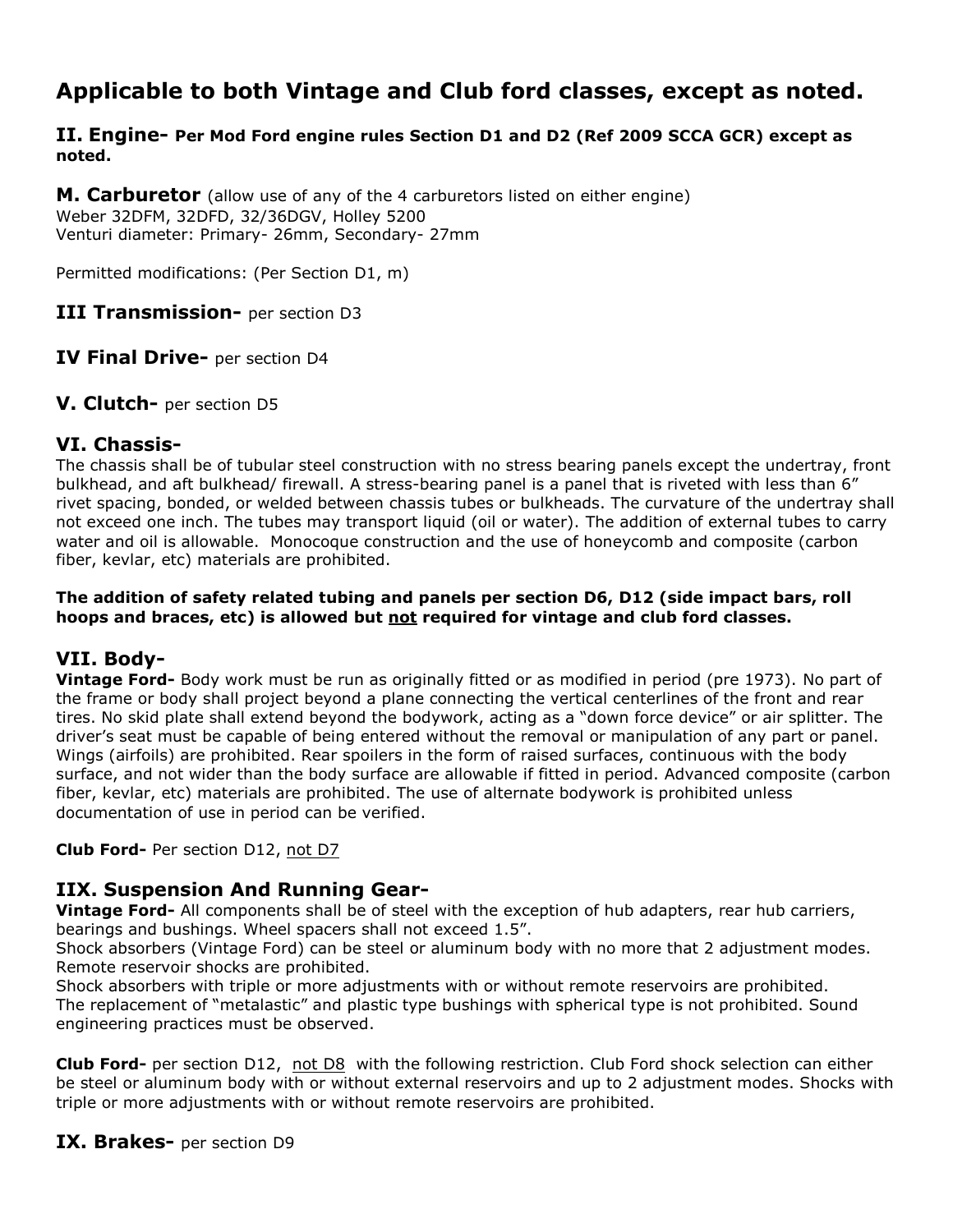# **X. Wheels-** per section D10

# **XI. Fuel Tanks**

All fuel tanks must be properly secured. The original elastic cords utilized on many vintage cars are in most cases inadequate. An FIA approved (or equivalent) road racing type fuel cell, properly mounted, with a non-vented filler cap, and check valve in the venting system, is required for all cars. This requirement includes a flexible bladder filled with foam surrounded by a metal enclosure. Vent lines shall terminate outside of the car bodywork.

# **XII. Fire System**

Cars must be equipped with a minimum of a 5.0-pound (Halon equivalent) nontoxic, commercially available fire system. As a minimum there shall be two nozzles, one nozzle directed at the carburetor and one directed toward the driver. Actuation can be mechanical or electrical and must be within easy reach of the driver.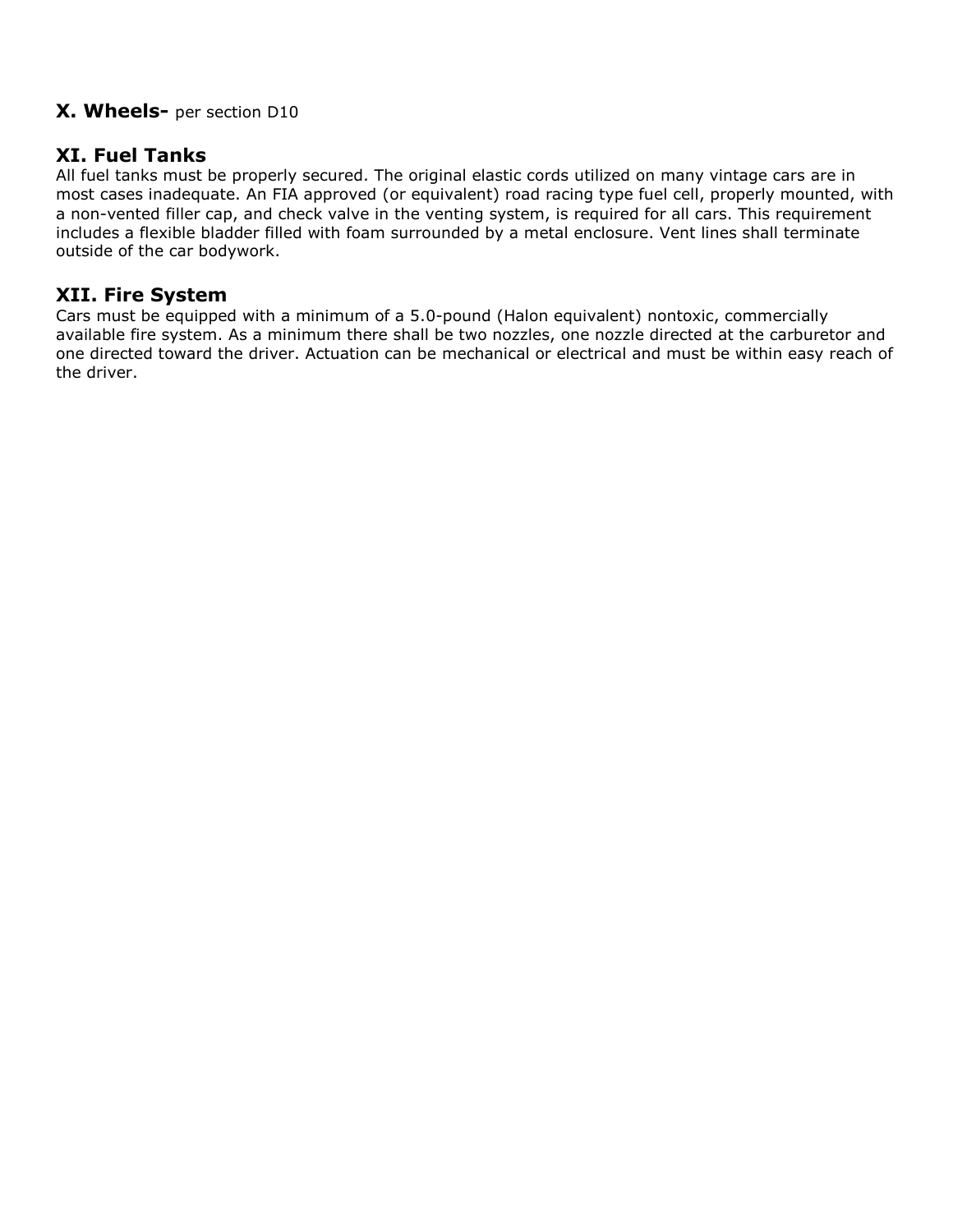# **POST CLUB FORD REGULATIONS**

**The Post Club Ford class rules are based on 2009 SCCA FF GCR preparation rules with minor updates and with the exception of the tire and weight requirements as listed in the general rules at the beginning of this document.**

#### **Applicable to all 3 classes except as listed above in vintage and club ford sections.**

#### **FORMULA FORD PREPARATION RULES**

NOTE: Contained herein are the 1986 Formula Ford chassis construction requirements (see D.6 and D.7). **Definition**

a. A formula for single-seat, open-wheel racing cars using standard Ford 1600 "crossflow" pushrod engines, with firewall, floor, and safety equipment conforming to the GCR.

b. Formula Ford is a Restricted class. Therefore, any allowable modifications,

changes, or additions are as stated herein. There are no exceptions. IF IN DOUBT, DON'T. Homologation is required for all cars registered after January 1, 1983.

c. Two engines are allowed in Formula Ford:

1. The Ford 1600 GT "Kent" pushrod "crossflow" as installed in the Ford Cortina in 1971 and later. The Kent engine specifications are contained in D.1.

2. The Ford 1600 GT "Cortina" engine as installed in the Ford Cortina through 1970. The Cortina engine specifications are contained in D.2*.*

### **D.1. Kent Engine**

#### **a. General**

1. Components shall not be interchanged between the Kent and Cortina versions of the engine unless specifically authorized.

2. The engine shall not be altered, modified, or changed in any respect unless specifically authorized herein.

3. The gasket face of the cylinder head may be resurfaced provided the maximum compression ratio is not exceeded.

4. Valve guides are unrestricted provided the position of the valve is not changed. Standard Ford replacement valves, with oversize stems, may be used as normal repair/maintenance procedures. The specifications, in D.1.f are mandatory. It is

permitted to re-cut or replace valve seats. Valve seat angles are unrestricted.

5. Exhaust emission control, air pumps, and associated lines and nozzles shall be completely removed. When these air nozzles are removed from a cylinder head, the holes shall be completely plugged.

6. Balancing of all moving parts of the engine is permitted. The pistons, rods, crankshaft, and flywheel may be lightened to their stated minimum weights. It is permitted to polish parts of the engine providing the contour of the part is not altered and an be recognized as the original part. Pistons may be balanced to the minimum weight by removing weight from the pin boss, the underside of the piston crown, or the bottom edge of the skirt. "Gas porting", re-profiling, or any other modification to the piston, other than expressly permitted herein, is prohibited.

Knife-edging the crankshaft throws is not permitted.

7. Compression Ratio

Maximum compression ratio: 9.3 to 1

The following specifications are used in determining compression ratio:

A. Maximum bore size: 3.200"

- B. Minimum cylinder volume at Top Dead Center: 42.0cc
- C. Maximum valve protrusion from head surface: .040"
- D. Only approved head gaskets may be used (see D.1.c.3)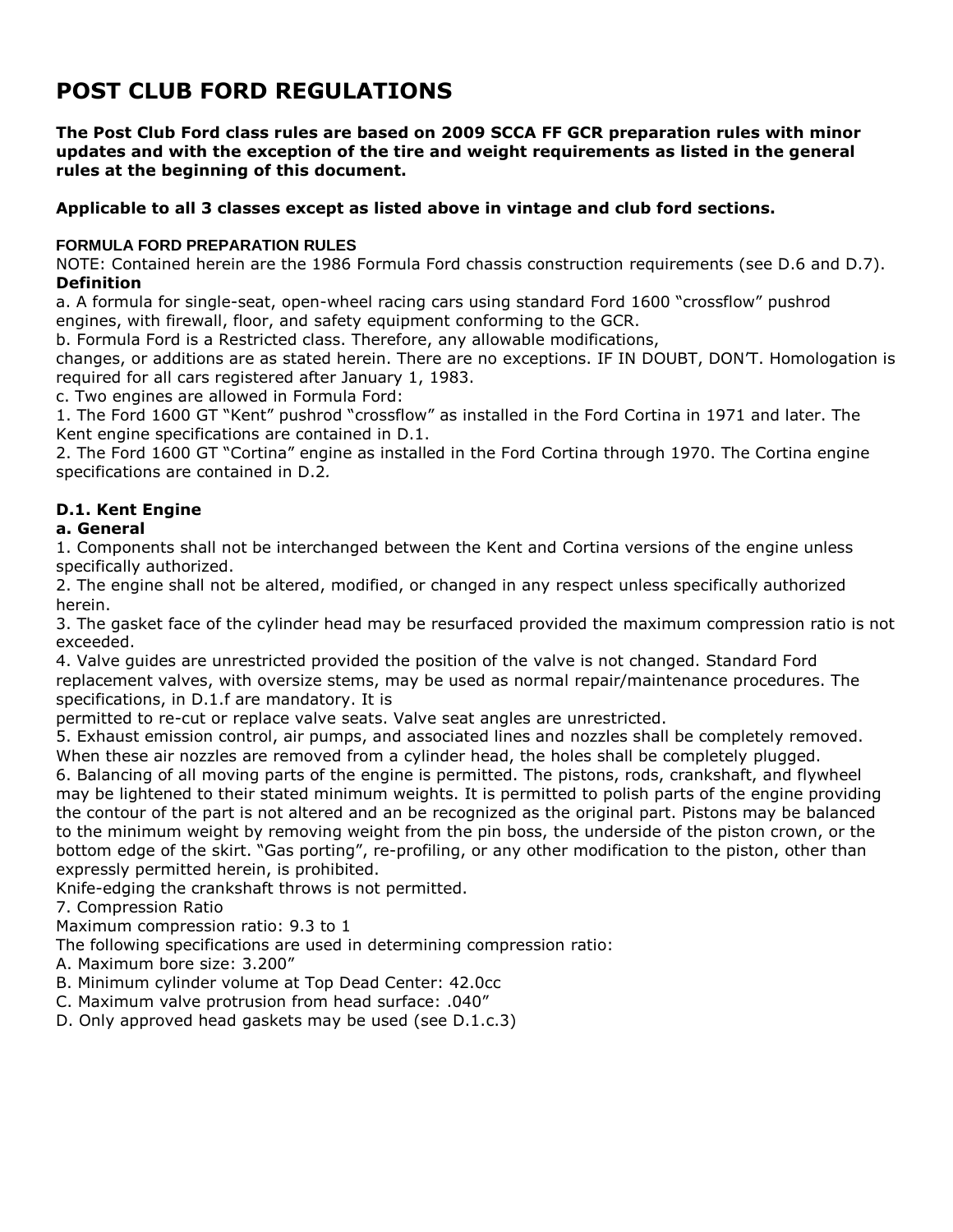#### **b. Block**

1. Bore may be enlarged for clearance between cylinder and piston.

2. Cylinder sleeves may be fitted. The top surface of the block may be milled or surface ground to obtain the maximum compression ratio specified above. Any steel center main bearing cap may be used. The oil pump mounting face on the block may be machined for the purpose of fitting an oil pump.

3. The 1600 Fiesta block is permitted as a replacement part.

4. The Ford Racing block, part number M-6010-16K, is permitted as a replacement part.

#### **c. Cylinder Head**

1. Ports may be reshaped by the removal of metal as long as the port diameter at the manifold face of the head does not exceed the following dimensions:

Inlet: 1.50" Exhaust: 1.20"

#### 2**. The use of the Pierce aluminum cylinder head is permitted.**

3. The following head gaskets are allowed:

A. Ford Part # 931M6051AA

B. Payen Part # AH-750**CS**

C. Felpro Part # 8360PT-1

#### **d. Inlet Manifold**

1. The ports may be reshaped by the removal of metal as long as the following dimensions are maintained: Maximum dimension at head face: 1.340"

2. Carburetor Flange Maximum dimensions at carburetor flange: see Figure 1.

Max size at carb flange 3.060 x 1.389" Max length 3.80"

Primary choke end radius .709"

Secondary choke end radius .787"

3. The carburetor face of the inlet manifold may be machined to the horizontal to compensate for fore/aft tilt of the carburetor.

4. Epoxy exposed in the manifold used to make repairs is acceptable,

providing the total area is less than 0.75 square inches.

5. The water passages in the inlet manifold may be plugged. Holes in the inlet manifold resulting from the removal of emission/ vacuum lines shall be plugged.

#### **e. Pistons**

1. Standard or 0.005 inch oversize pistons shall be used.

2. Standard size AE pistons P/N 18649, casting P/N 18634, standard size CP piston, part # 81-2 FF1600, or CP oversize piston, part  $#$  81-2- FF1600+5 may be used.

3. Alternate piston identified as follows is allowed: P/N AEM717D, casting number 711 M 6110. AE Hepolite P/N 20552, Casting # 20548A.

Note: Mahle pistons are not allowed.

4. Dimensions and Weights

Maximum diameter:

Standard: 3.187"

0.005" o/s: 3.192"

Depth of bowl: 0.470" (minimum)

Maximum diameter of bowl: 2.44" AE Hepolite,2.50" CP Piston

Centerline of wrist pin to crown: 1.737 +/- .002"

Overall height: 3.30" AE Hepolite, 2.80" CP Piston

Minimum weight 515 grams (w/ clips, pins and rings)

Weight of pin:  $115 +/- 2$  grams

Ring Groove Widths: Top Groove: 0.064", 2nd Groove : 0.0795", Oil Groove: 0.159"

5. Piston rings are unrestricted provided that:

A. One oil control and two compression rings are used.

B. No modification is made to the piston for the installation of rings.

C. Pocketing of the piston valve reliefs is allowed up to a maximum of .050" to obtain the maximum combustion chamber volume.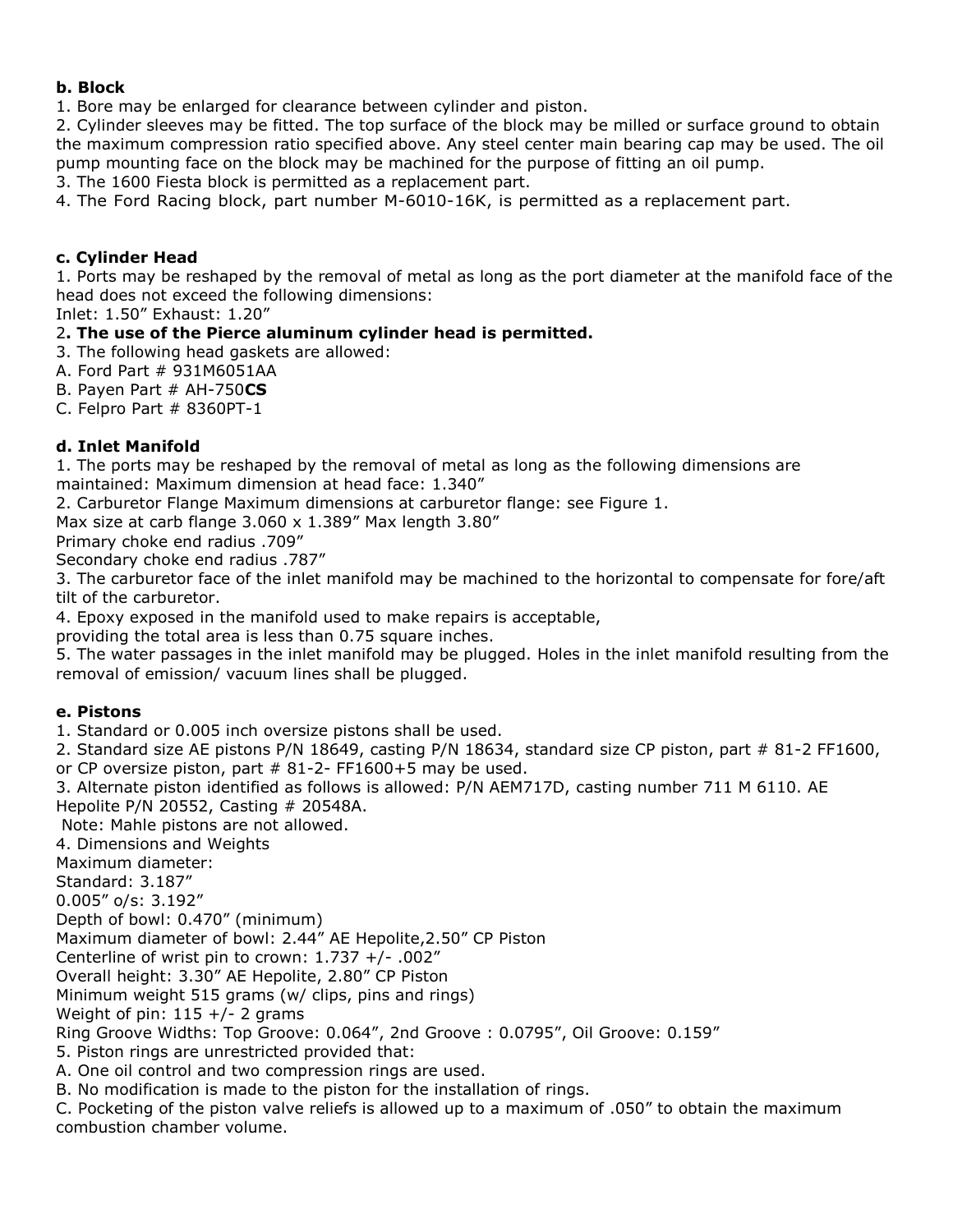### **f. Valves**

- 1. Dimensions
- Distance apart at centers

Iron head 1.540" +/- .020". Alloy head 1.570" +/- .020"

Max. diameter: Inlet: 1.560", Exhaust: 1.340"

Overall length:Inlet: 4.367" +/- .020", Exhaust: 4.355" +/- .020"

2. Reshaping of the valves is specifically prohibited.

3. Alternate valve AE p/n V34524 (intake), V34525 (exhaust) are permitted.

# **g. Camshaft**

1. Regrinding camshaft lobes is permitted, providing they are ground to meet FORD and SCCA profile.

2. Camshaft Lobe Centers: 109° +/- 2°

Lift at top of pushrod:

Inlet: 0.231" +/- .002" Maximum, Exhaust: 0.232" +/-.002" Maximum

Lift at spring cap: (Valve Lift) (Zero tappet setting)

Inlet: 0.356" Maximum, Exhaust: 0.358" Maximum

3. Recontouring of the valve stem contact pad of the rocker arm is permitted, provided the maximum lift at the spring cap is not exceeded

4. Offset camshaft/sprocket dowels are permitted.

5. Camshaft profile and lobe centers shall be checked using the official procedure published by SCCA, or approved alternate electronic measuring system.

6. A camshaft that is a replica of the original camshaft and of the same material may be used.

### **h. Valve Springs**

Valve springs and valve spring shims are unrestricted, except that:

1. Springs and shims shall be made of steel.

- 2. No more than one spring shall be used per valve.
- 3. Conically wound springs are not allowed.
- 4. The standard spring cap and retainers shall be used.

#### **i. Pushrods**

Minimum stem diameter: 0.25" Overall length: 7.64" Minimum Minimum weight: 50 grams

#### **j. Connecting Rods**

Any ferrous connecting rod may be used provided it meets a minimum weight of 630 grams and has a center to center length of 4.925  $+/-$  0.020 inches. (Note: Weights include cap, bolts, and small end bush, but not big end bearing shells). Alternate weighing procedure- weigh assembled piston and rod assy with clips, pins, rings, small end bush, cap, and bolts but without big end bearing shells. Minimum weight of assembly- 1135g.

#### **k. Crankshaft**

An alternate cast steel crankshaft meeting original Ford Kent and SCCA dimensions and weight is permitted. Weight: 24 lbs. 8 oz. Minimum Max Stroke (at piston): 3.056" +/- .004" Crankshaft pulley: unrestricted The crankshaft from the Cortina engine may be used. The crankshaft from the Fiesta engine may be used. The crankshaft may be shot peened.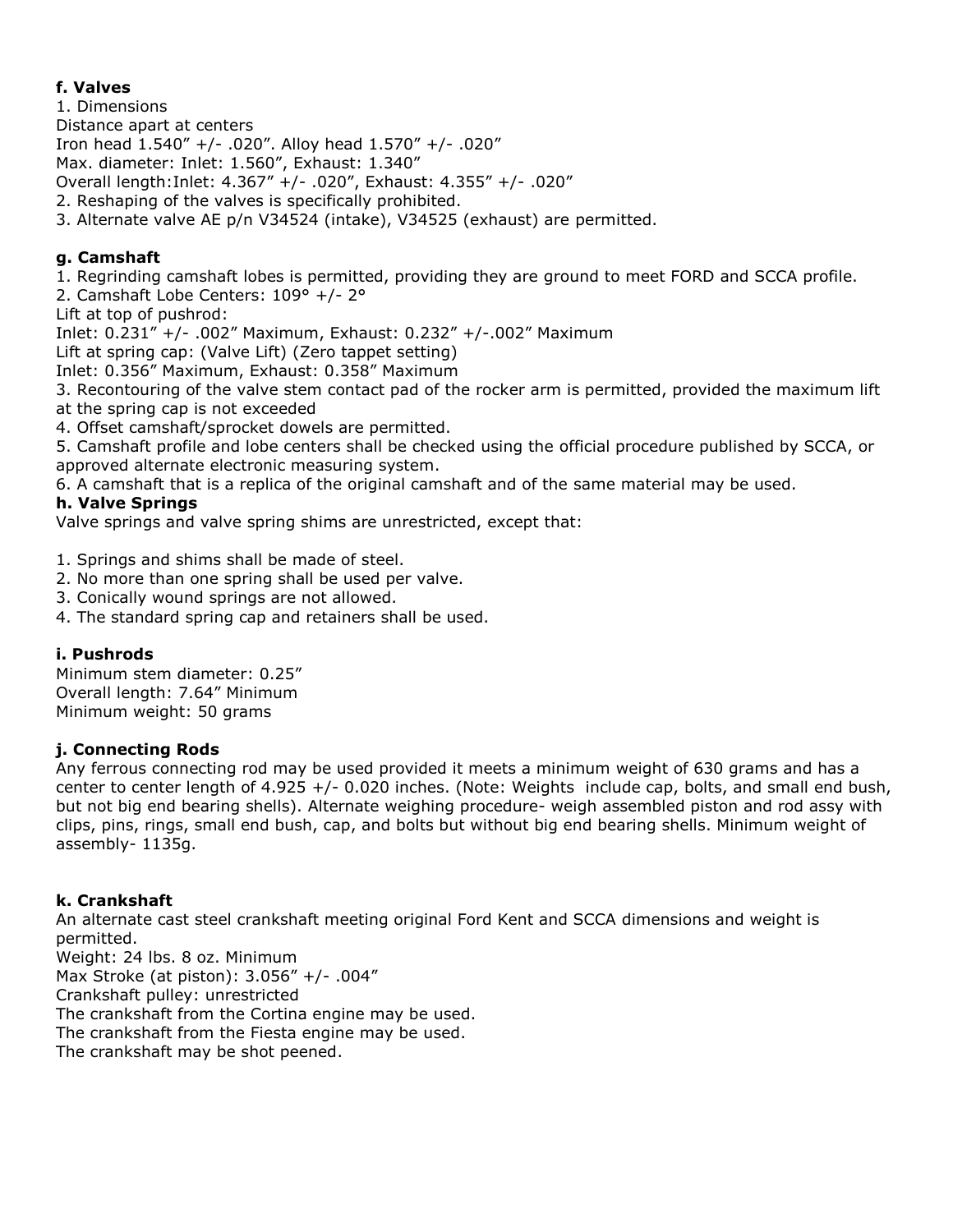#### **l. Flywheel**

1. Weight with ring gear: 15.5 lbs minimum.

2. The flywheel may be machined to reduce weight to the above minimum weight. Flywheel locating dowels are permitted.

3. Weight may be added to the flywheel, providing it is added ONLY to the existing clutch bolt holes, i.e., single cap screws or set screws. No continuous material shall be used.

4. An alternate flywheel, part # JAE1600 is also allowed at the above weight of 15.5 lbs.

#### **m. Carburetor**

Weber 32/36 DGV or Holley 5200

Venturi diameter: Primary: 26mm Secondary: 27mm

It is permitted to:

1. Fit any jets (including accelerator pump discharge nozzle) as long as no modifications to the carburetor body are required.

2. Modify or substitute the external throttle linkage.

3. Fit internal and/or external surge pipes.

4. Remove the air cleaner

5. Fit velocity stacks

6. Remove the choke butterflies and linkage.

7. Use an alternate carburetor gasket provided it is the same thickness as the original gasket and doesn't exceed the manifold opening dimensions

8. Modify the carburetor housing for the installation of throttle shaft bearings provided the modification serves no other purpose.

**n. Fuel Pump**

Unrestricted

#### **o. Exhaust Manifold**

Unrestricted

#### **p. Lubrication System**

Oil pump and sump: Unrestricted Dry sump system is permitted.

#### **q. Cooling System**

Radiator, fan, and water pump: Unrestricted Pump/fan/generator drive belt: Unrestricted

#### **r. Electrical Equipment**

Distributor: Distributors are unrestricted provided the original drive, location, and housing are retained. The distributor is defined as the component that triggers the LT current and distributes the HT current. The ignition timing may only be varied by vacuum and/or mechanical means. It is prohibited to use any other method or component to trigger, distribute, or time the ignition. The vacuum advance mechanism may be removed, and the distributor advance plate may be secured by soldering or welding or by suitable fasteners. The advance curve and advance springs are unrestricted. Generators/ Alternators: not required. All other electrical components are unrestricted.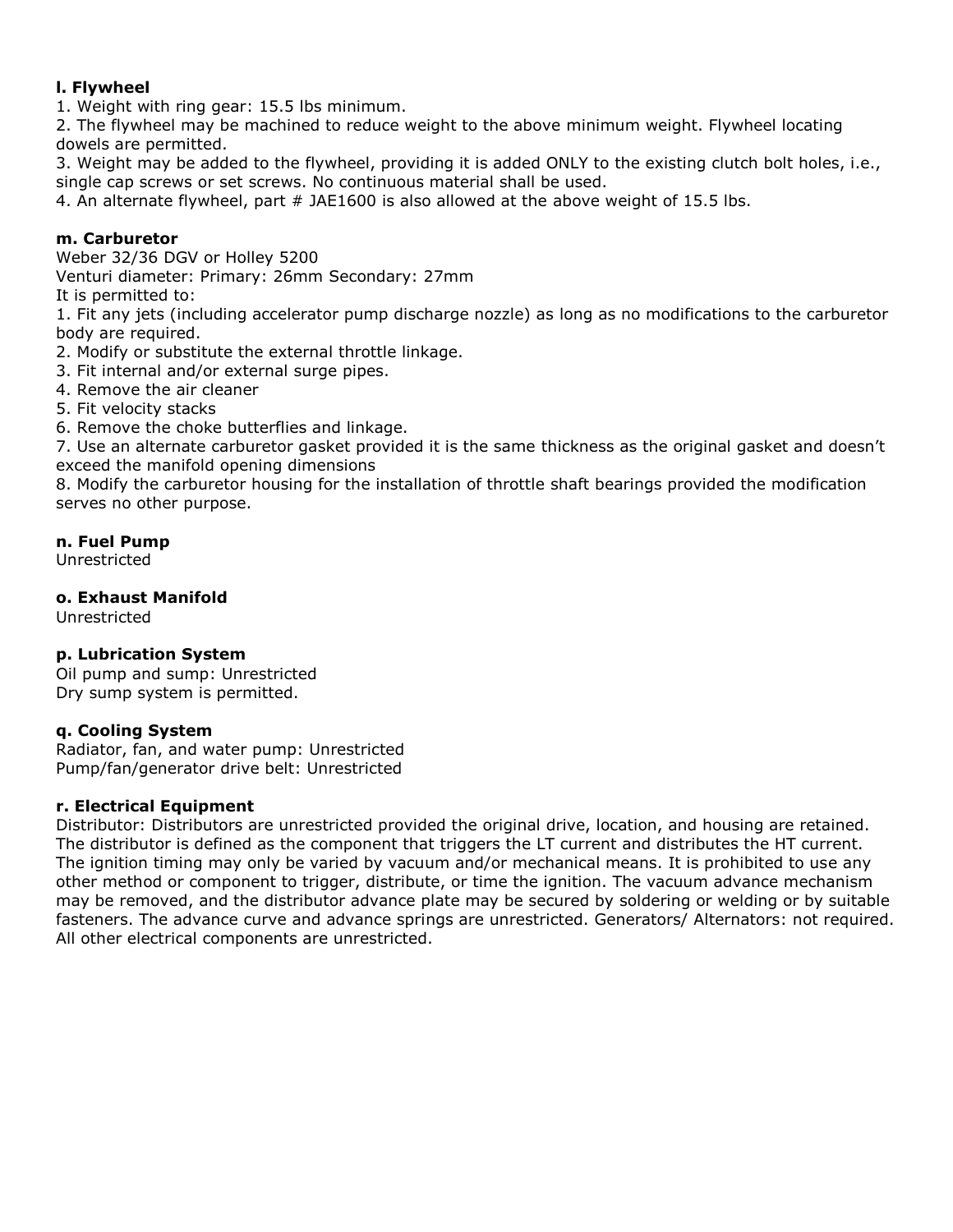#### **s. Miscellaneous**

1. The timing chain/sprocket cover may be altered or replaced.

2. The use of the following non-standard replacement parts is permitted provided their use does not result in any unauthorized modification of any other component:

A. Fasteners - nuts, bolts, screws, studs, etc. Intake manifold fasteners may be of either a socket head or hex head configuration, and must be 5/16" diameter.

B. Gaskets, except head gasket.

C. Washers.

D. Seals.

E. Connecting rod, crankshaft, and camshaft bearings of the same size and type as original. Normal oversize/undersize bearings are permitted. This does not allow reducing the bearing surface area by reducing the width of standard

bearings.

F. Spark plugs.

G. Rocker pedestals that are of the same material and dimensionally identical (i.e., shaft location, offset, etc.) to the original components may be used.

3. Mechanical tachometer drive is permitted.

4. The crankcase breather may be altered or removed.

5. The standard rocker cover may be altered to provide for crankcase ventilation, and the filler cap may be altered or replaced. Valve or rocker covers may be substituted, provided that the replacement cover affords no additional function than that of the original stock cover. (relocated text from 8 below) 6. The crankshaft and main bearing caps may be treated with salt-bath nitriding cover under SAE specification AMS 2755A (tuftriding, etc.)

7. Any oil or lubricants may be used.

8. Water pump, fan, and generator/alternator pulley(s) are unrestricted.

9. Exhaust Outlets

Exhaust outlets on cars registered after January 1, 1986 shall not extend more than 60cm (23.60") behind the centerline of the rear axle and shall be positioned between 30cm (11.8") and 60cm (23.6") from the ground, measured to the bottom of the exhaust pipe.

Exhaust Outlets: Cars registered prior to January 1, 1986. A. It is recommended that all exhaust outlets be no longer than 60cm (23.60") behind the centerline of the rear axle and positioned between 30cm  $(11.8")$  and 60cm  $(23.6")$  from the ground.

B. For cars unable to comply with the above rule (A.), they shall have a support bracket that attaches within six (6) inches of the outlet end, and the support bracket shall extend no more than thirty (30) degrees from vertical to the rear. Beginning January 1, 1986, it is mandatory for all Formula Ford cars.

#### **D.2 Cortina Engine**

All of D.1 applies to the Cortina engine except as specified in this section. Components shall not be interchanged between the Kent and Cortina versions of the engine unless specifically authorized.

#### **a. Compression Ratio**

Maximum compression ratio: 10.0 to 1. The following specifications are used in determining compression ratio:

1.64cc - top ring to top of piston 5.60cc - head gasket. Minimum unswept volume per cylinder: 44.4cc (original engine with standard pistons)

45.1cc (original engine with .030" o/s pistons)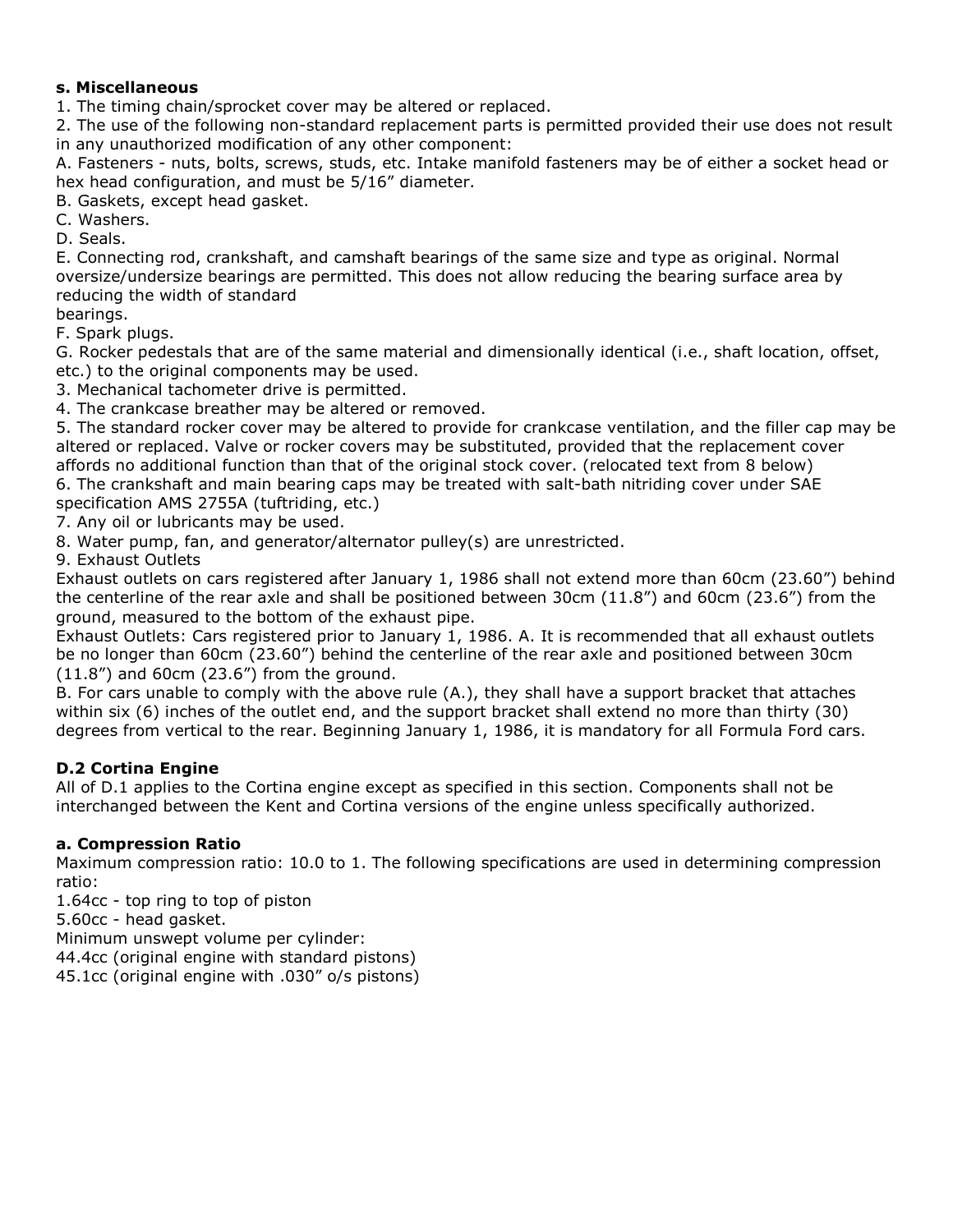#### **b. Block**

The 1600 Pinto block, P/N DIFZ-6010-C, may be used as a replacement for the Cortina block; Standard Pinto tappets, P/N DORY 6500A and DIFZ 6500A may also be used when this block is used as a Cortina replacement.

#### **c. Cylinder head**

Ports may be reshaped by the removal of metal as long as the port diameter at the manifold face of the head does not exceed the following dimensions:

Inlet: 1.50" Exhaust: 1.16" Combustion chamber: Minimum depth 0.115" Maximum length: 3.15" Minimum volume per cylinder: 7.8cc Reshaping is prohibited. Ford Pinto cylinder head P/N DORY 6049B is permitted.

#### **d. Inlet Manifold**

The ports may be reshaped by the removal of metal as long as the following dimensions are maintained: Maximum Size at head face: Cyl. 1 & 4: 1.48" x 1.28" Cyl. 2 & 3: .25" Maximum size at carburetor flange: 3.060" x 1.389" Maximum width: 3.80" Primary choke end radius: .709" Secondary choke end radius: .787"

#### **e. Pistons**

Standard, 0.015 inch oversize or 0.030 inch oversize pistons may be used. Piston Maximum diameter: Standard: 3.189" 0.015" o/s: 3.204" 0.030" o/s: 3.219" Depth of bowl: 0.500" +/-.005" Minimum volume of bowl: 31.5cc Maximum diameter of bowl: 2.28" Centerline of wrist pin to crown: 1.737" +/- .002" Overall height: 3.30" Minimum weight w/rings & pin: 485 grams Weight of pin:  $115 +/- 2$  grams

#### **f. Valves**

Distance apart at centers:  $1.540''$  +/- .020" Max. diameter: Inlet: 1.502", Exhaust: 1.252" Overall length: Inlet: 4.280" +/- .006", Exhaust: 4.260" +/- .006"

#### **g. Crankshaft**

Weight: 23 lbs. 8 oz. minimum The crankshaft from the Kent engine may be used.

#### **h. Carburetor**

Weber 32 DFM or DFD or Holley 5200 Venturi Diameter: Primary: 26mm, Secondary: 27mm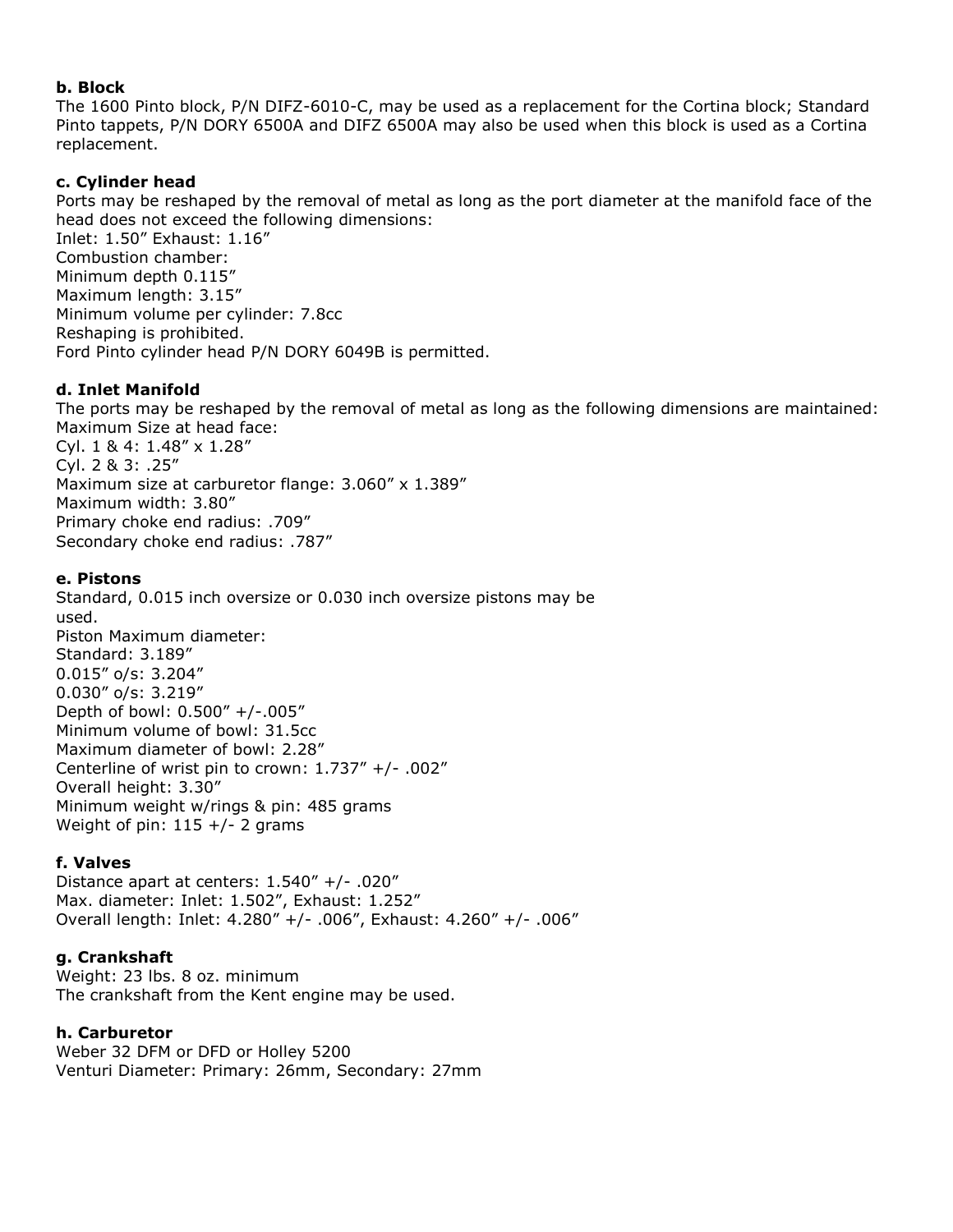#### **D.3. Transmission**

Any transmission may be used with not more than four (4) forward gears and an operational reverse gear. a. The use of automatic and/or sequentially shifted gearbox is prohibited.

b. Electronic assisted gear change mechanisms and electronically controlled differentials are prohibited.

c. Gearboxes with shafts that are transverse to the longitudinal axis of the chassis are not allowed. The sole exception are the gearbox final drive (crownwheel) shaft axis and final drive shafts (halfshafts). All change gears must be located in the case aft of the final drive.

#### **D.4. Final Drive**

Any final drive unit may be used except:

a. Drive shall be to rear wheels only.

b. The differential cannot be modified in any way to limit its normal function. Torque biasing, limited slip, and locked differentials are prohibited.

#### **D.5. Clutch**

The use of any single plate clutch is permitted provided no modification is made to the flywheel other than changing the points of attachment of the clutch to the flywheel, and provided that it shall have an operable clutch system. Carbon Fiber clutches are not permitted.

#### **D.6. Chassis/Frame**

Formula Ford 1986 construction requirements as of January 1, 1986. All new Formula Ford cars are to be built to these specifications covered in D.6., through D.7.h.. (Required for Formula 2000 also.) a. The chassis shall be of steel space frame construction. Monocoque- type structures are prohibited. Stabilized (honeycomb) or composite (carbon fiber or Kevlar) materials are not permitted, except as specifically authorized within these rules. Forward-facing braces protecting the driver's legs and feet shall extend from the front roll hoop to the front bulkhead. (The front bulkhead is defined as the furthest forward transverse section of the main frame.) The soles of the driver's feet shall not extend beyond the front edge of the wheel rims (in normal position; i.e., pedals not depressed) and shall remain behind the front bulkhead. The lower main frame rails shall be a minimum of twenty-five (25) centimeters (9.84") apart (inside dimension) from the front bulkhead to the rear roll hoop.

b. The area between the upper and lower main frame tubes from the front roll hoop bulkhead to the rear roll hoop bulkhead shall be protected by one of the following methods to prevent the intrusion of objects into the cockpit.

1. Panel(s), minimum of either .060" heat treated aluminum (6061-T6 or equivalent) or eighteen (18) gauge steel, attached outside of the main frame tubes.

2. Reinforced body - at minimum, consisting of a double layer, five (5) oz., bi-directional, laminated Kevlar material incorporated into the body which shall be securely fastened to the frame.

For either method, fasteners shall be no closer than six (6) inch centers (no stress-bearing panels). The material used for the chassis braces in this area shall be at least equivalent to the roll hoop brace material.

c. A stress-bearing floor pan/undertray, minimum of .060" heat treated aluminum or eighteen (18) gauge steel, is required; at a minimum this shall extend from the front bulkhead to the rear roll hoop bulkhead. Its curvature shall not exceed one inch.

Sheet materials attached to the frame by welding, bonding, or by rivets or threaded fasteners which are located closer than six (6) inch centers, are defined as stress-bearing panels. Composite or stabilized materials shall not be used for stress-bearing panels. The mountings for brake and clutch pedals and cylinders (front bulkhead), instruments, (front roll hoop bulkhead), and rear roll hoop bulkhead (behind the driver) may also be stress-bearing panels. No other stress-bearing panels are permitted. The firewall portion of the rear roll hoop bulkhead (panel) shall extend the full width of the cockpit and be at least equal to the top of the carburetor in vertical height. Forward facing air ducts may be installed for the purpose of delivering air directly to the engine area. Air duct openings may be located within the cockpit provided the firewall is extended to prevent flame and debris from reaching the driver. (Any shape may be used to form firewall extension.) All firewall inlets shall prohibit passage of flame and debris. Brackets for mounting components, such as the engine, transmission, suspension pickups, instruments, clutch and brake components, and body panels may be nonferrous, of any shape, and fastened to the frame in any manner.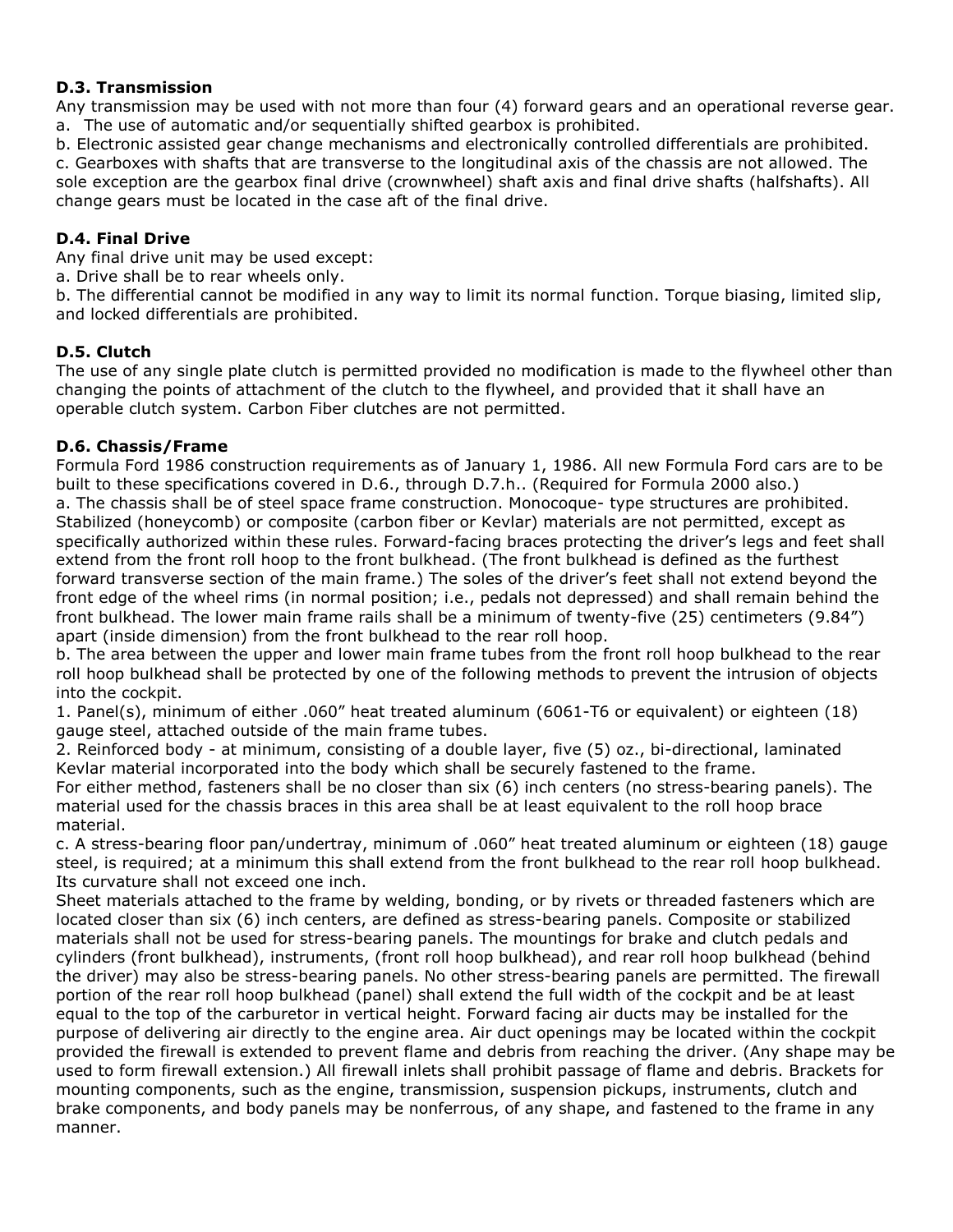# **D.7. Bodywork**

a. The bodywork opening giving access to the cockpit shall have the following minimal dimensions: Length: 60cm (23.622 inches)

Width: 45cm (17.717 inches) This width extends over a length of 30cm (11.811 inches) minimum. This minimal rectangular opening may exist anywhere forward of the bracing, and required padding will not be considered in these dimensions.

b. The driver's seat shall be capable of being entered without the manipulation or removal of any part or panel.

c. Bodywork (including fuel tanks) shall not exceed a maximum width of 95cm (37.44 inches). No part of the bodywork, rear spoiler, or exhaust system shall extend more than 100cm (39 inches) behind the centerline of the rear axle. Bodywork shall not increase in width behind the centerline of the rear axle in any horizontal section. There shall be no forward facing gaps or openings in the bodywork with the exception of those necessary for engine cooling, engine air inlet, shock, or brake cooling. All bodywork shall be firmly attached to the chassis. Wings and other airfoil devices which create aerodynamic downforce are prohibited. No extension of the undertray or attached components for the purpose of downforce or ground effects are permitted. Any part of the car which has an influence on the aerodynamic stability of the vehicle shall be firmly attached with no provisions for adjustment to vary downforce, except that a single rear spoiler, which may be capable of adjustment, is permitted. Cockpit adjustment is not permitted. This spoiler shall be no wider than the surface to which it is attached, and there shall be no gap between the spoiler and the body surface to which it is attached.

d. No part of the bodywork or rear spoiler shall exceed the height of a horizontal plane 90cm (35.4 inches) above the ground, with the car as qualified or raced, with driver aboard. The safety roll bar/roll cage and engine air box are not included in this height restriction.

e. It is the intent of these rules to minimize the use of "ground effects" to achieve aerodynamic downforce on the vehicle. Thus, for the full width of the body between the front and rear axles, the lower surface (surface licked by the airstream) shall not exceed 2.54cm (1 inch) deviation from the horizontal in any longitudinal section

through that surface. (This is not to be interpreted as requiring a floor pan beneath the motor, transaxle, transmission, or final drive housing.) Diffuser undertrays or venturi tunnels are prohibited. No aerodynamic devices (e.g., skirts, body sides, etc.) may extend more than 1cm (0.394 inches) below the lower surface of the floor

pan to the rear of the front axle. Seat buckets or other protrusions shall not circumvent this rule. It is not permitted to duct air through any part of the bodywork for the purpose of providing aerodynamic downforce on the car. All ducted air for heat exchangers (water/oil) shall pass through those heat exchangers.

f. Fuel cell air vents shall be located at least 25cm (9.84 inches) to the rear of the cockpit. g. Carbon fiber is not permitted.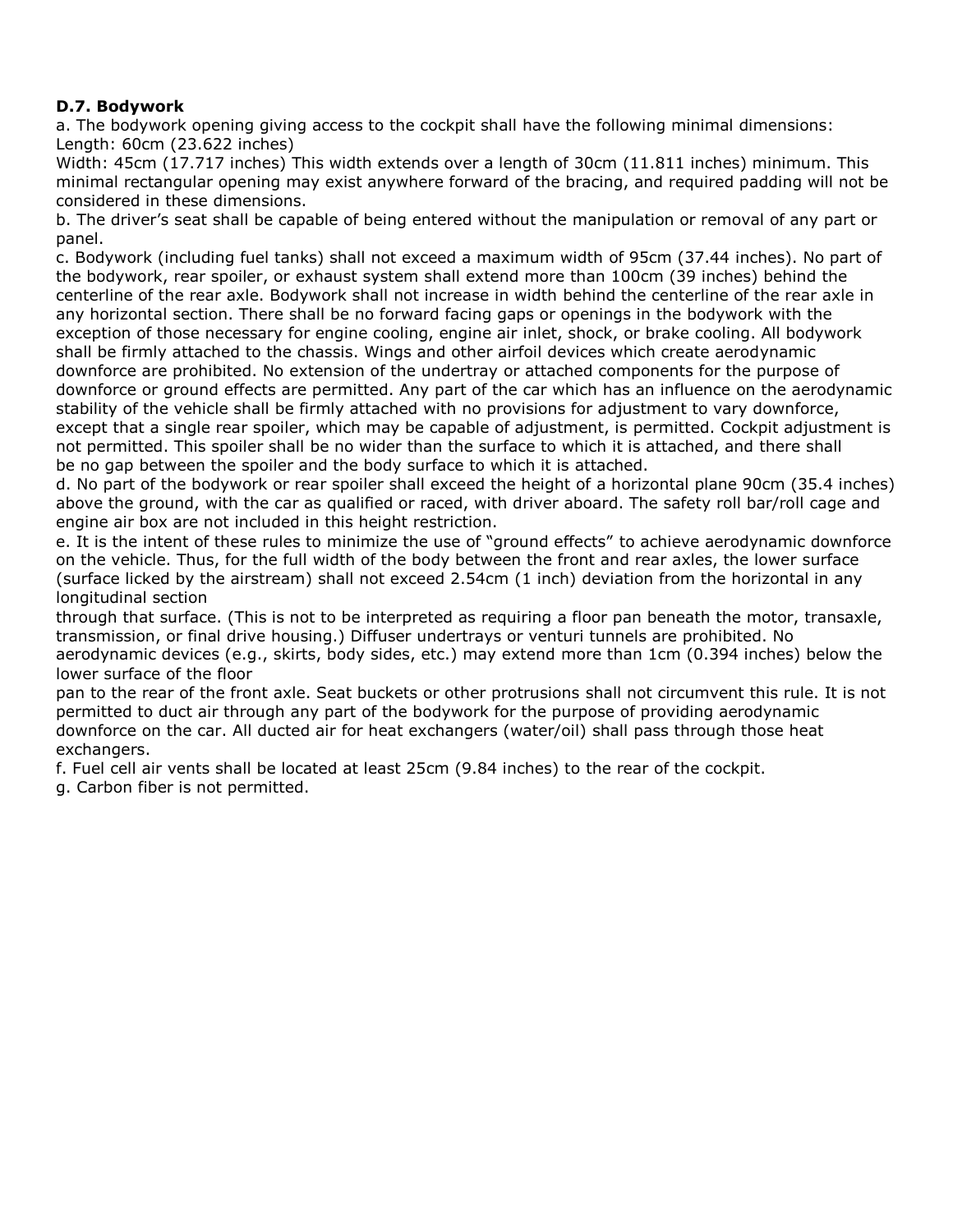#### **D.8. Suspension**

Suspension is defined as the system of springs, shock absorbers, control arms, links, etc., supporting the vehicle on its axles. Sway bars, sway bar links, steering components, etc., are not classified as suspension for this discussion. All suspension components shall be of steel or ferrous material, with the exception of hubs, hub adapters, hub carriers, bell cranks, pivot blocks, bearings, and bushings. Front and rear hub carriers shall be only steel or aluminum alloy for cars manufactured after January 1, 1983. Springs shall be steel only.

Control arms and all associated items which attach directly to the chassis members shall be boxed in or captured to prevent intrusion into the cockpit.

Shock absorbers: Design - unrestricted; Casing Material steel or aluminum alloy.

All components which are not defined as chassis/frame or suspension are unrestricted, unless otherwise restricted by these rules or the GCR.

Titanium is prohibited.

It is not permitted to attach spoilers, fairings, or other devices which may exert downforce to the movable suspension members. If the suspension member is of streamline or airfoil cross section, it shall be symmetrical about its horizontal axis. Brake lines may be attached to the suspension.

#### **D.9. Brakes**

Unrestricted, except that calipers shall be cast iron, and rotors are restricted to ferrous material. Forward facing brake cooling ducts may be installed, but shall serve no other function or purpose.

#### **D.10. Wheels**

Wheels are unrestricted except that:

a. Material is unrestricted providing it is metal. Composite or any other non metallic material is expressly prohibited.

b. Diameter shall be thirteen (13) inches.

c. Rim width shall not exceed 5.5 inches.

d. Wheel covers, wheel fans, or any device to fair in the wheel is prohibited.

#### **D.11. Weight**

Minimum weight as qualified or raced, with driver: **1125 lbs.** – regardless of engine *(revision from GCR)*

#### **D.12. Cars Registered Prior To 1/1/86**

The following specifications are for cars registered prior to January 1, 1986 and for Technical Inspection only. No cars are to be built to these specifications as of January 1, 1986.

#### A. Chassis/Frame

The chassis is defined as the frame. It shall be a steel space frame. Monocoque-type structures are prohibited. Sheet material affixed to the frame by welding, bonding, or riveting, or by bolts or screws which are six (6) inch centers are defined as stress-bearing panels.

The undertray, for safety reasons, shall be a stress-bearing panel. Its curvature shall not exceed one (1) inch. The mountings for brake and clutch pedals and cylinders, and for the instrument panel and the bulkhead (panel) behind the driver may be stress-bearing. No other stress-bearing panels are permitted. Brackets for mounting components, such as the engine, transmission, suspension pick-ups, instruments, clutch, and brake components, and body panels may be non-ferrous, of any shape, and fastened to the frame in any manner. Gussets are defined as of steel, fastened to a maximum of two (2) members, and are specifically permitted.

The firewall portion of the bulkhead (panel) shall extend the full width of the cockpit and be as high as the top of the carburetor. Forward facing air ducts may be installed for the purpose of delivering air directly to the engine area. Air duct openings may be located within the cockpit provided the firewall is extended to prevent flame and debris from reaching the driver. (Any shape may be used to form firewall extension.) All firewall inlets shall prohibit passage of flame and debris.